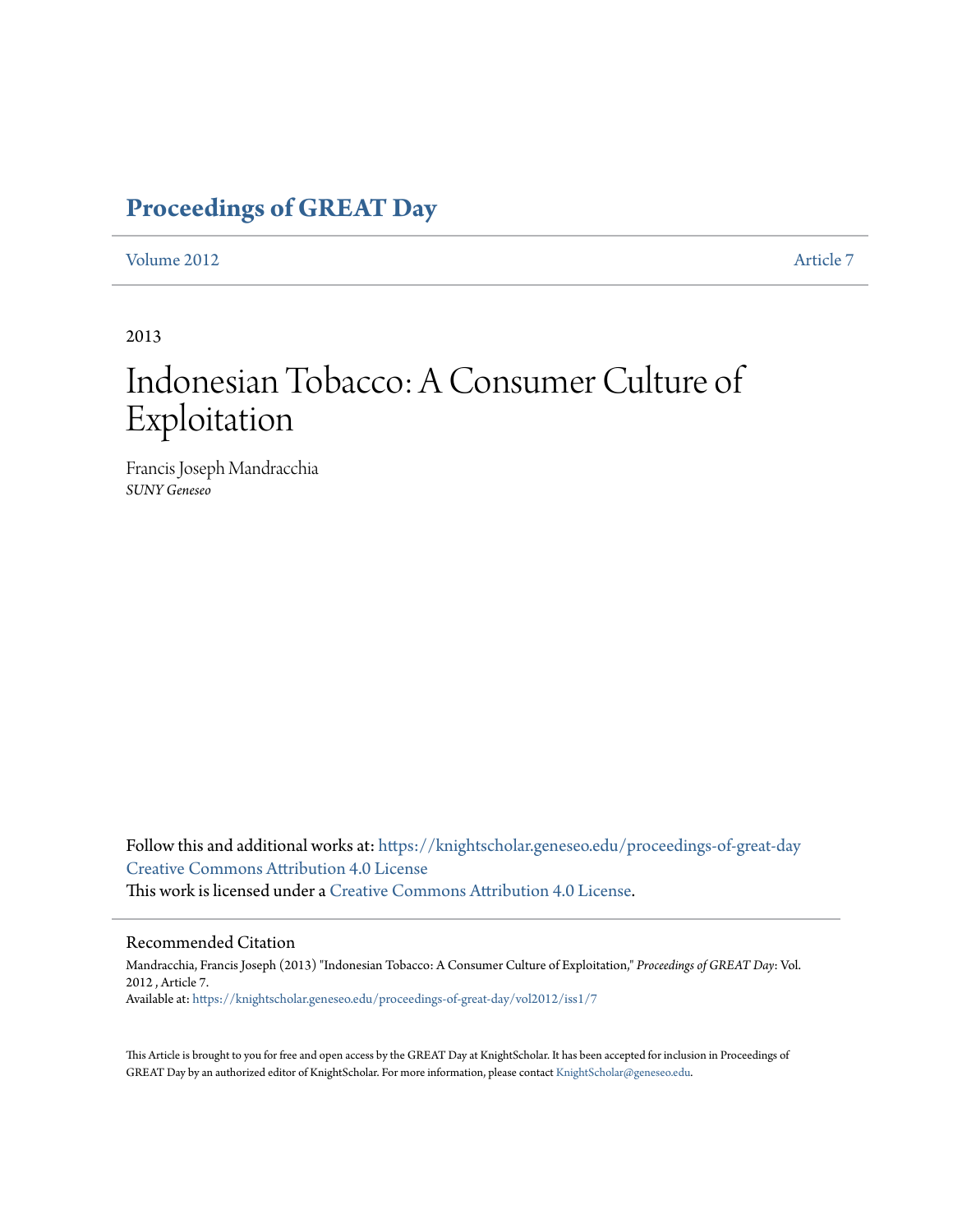## **Indonesian Tobacco: A Consumer Culture of Exploitation**

### Francis Joseph Mandracchia

Globalization is a pervasive, man-made force that is on par with a force of nature in its ability to shape the way the world functions. It is the opening of markets, peoples, cultures, and governments into a global village. It is space and time becoming increasingly irrelevant as technology becomes increasingly relevant in daily life. It is the consequences of these increasingly common interactions as seen in Barber's (1992) "Jihad vs. McWorld" (Lechner & Boli 32). Barber's essay describes the ways in which globalization and local culture make war on each other and the nation state. His binary underscores the paradox of a global village: a world that is defined by evaporating political borders and free-flowing economies, cultures, and peoples. Under globalization, nations have seen great economic prosperity through trade liberalization policies, opening markets to the world economy (Barber 95). Institutions like the International Monetary Fund (IMF) and the World Bank argue that trade liberalization is essential to development of economies. Trade liberalization is a large force behind globalization and has been known to cause unintended catastrophes in which people and nations are exploited (McMichael 151).

Sociologist Immanuel Wallerstein's World Systems theory seeks to better understand these processes and the dynamics of and stemming from globalization. The theory draws on the neo-Marxist literature of exploitation to explain the relative position of nation states in the world capitalist economy in three categories (core, semi-periphery and periphery). The categories are essentially economic zones with core countries such as the United States, representing nations with large, developed economies and high living standards. Nations like the Congo are in the periphery, defined as countries that have seen little economic growth, relatively low living standards, and exploitation from the core. Comparatively, the semi-periphery nations are stuck somewhere in between the former and the latter (Lechner 2001). Indonesia lies claustrophobically confined in between the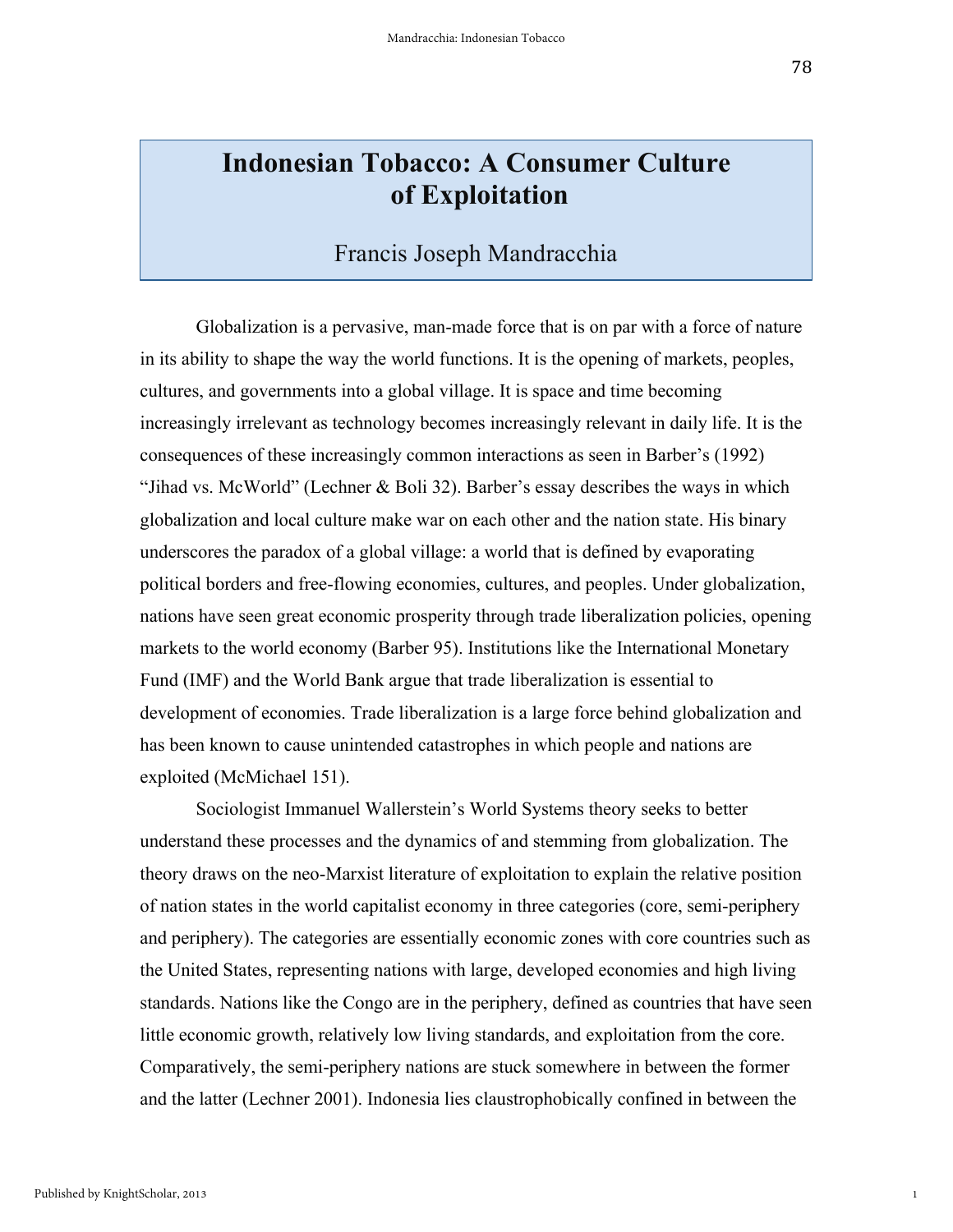two categories in the semi-periphery. Though it looks to the core in hopes of greater wealth and prosperity, it nervously looks back at its past in fear of reverting to its peripheral status.

Since the 1970s, when the country first made efforts to attract transnational corporations and capital, it has seen trends pointing to development. World Bank data (2011) reveals growing literacy rates, gross domestic products, household expenditures, and life expectancy, all indicators of development. As such, the Indonesian people have greater participation in the world economy and in consumer culture. The tobacco sector is one of the industries in which Indonesia has experienced the greatest growth. Globalization has played a major part in increasing tobacco consumption both globally and within Indonesia. Ways in which tobacco has been imposed on Indonesia, from the colonial era to present day, and the consequences stemming from it are exploitative by nature. The consumer market and culture of tobacco threatens to reverse economic development by undermining the health of Indonesian smokers and non-smokers.

The inception of tobacco in Indonesian society was caused by global interaction. The Spanish imported the plant in 1601 to the island of Java, an island in the Indonesian archipelago (Arnez 50). Prior to the advent of tobacco, the betel nut served as both a stimulant and an important fixture of Indonesian culture for thousands of years (Staples & Bevacqua 3). Indonesians would chew the nut much like chewing tobacco. Reid claims, "It was a social necessity for every adult in society. To refuse to offer betel, or to refuse to take it when proffered, was esteemed a deadly insult" (Reid 531). The nut was given high value because of its many uses. While it was used as a means of social integration, it was also used in marriage ceremonies, adulthood rituals, and tributes to the deceased, among other uses. The cultural importance of the betel nut, coupled with a large supply and low relative cost, made the nut a ubiquitous object in Indonesian society. Tobacco would come to be used as an additive in the betel's recipe, along with spices and other organic material (532).

As early on as the eighteenth century, it was understood that tobacco and the betel nut had similar stimulating effects on the human body (Penzer). With its similarities to tobacco in a social and pharmacological sense, the betel nut was usurped by tobacco in a relatively short amount of time (Arnez 50). The nut and tobacco served certain social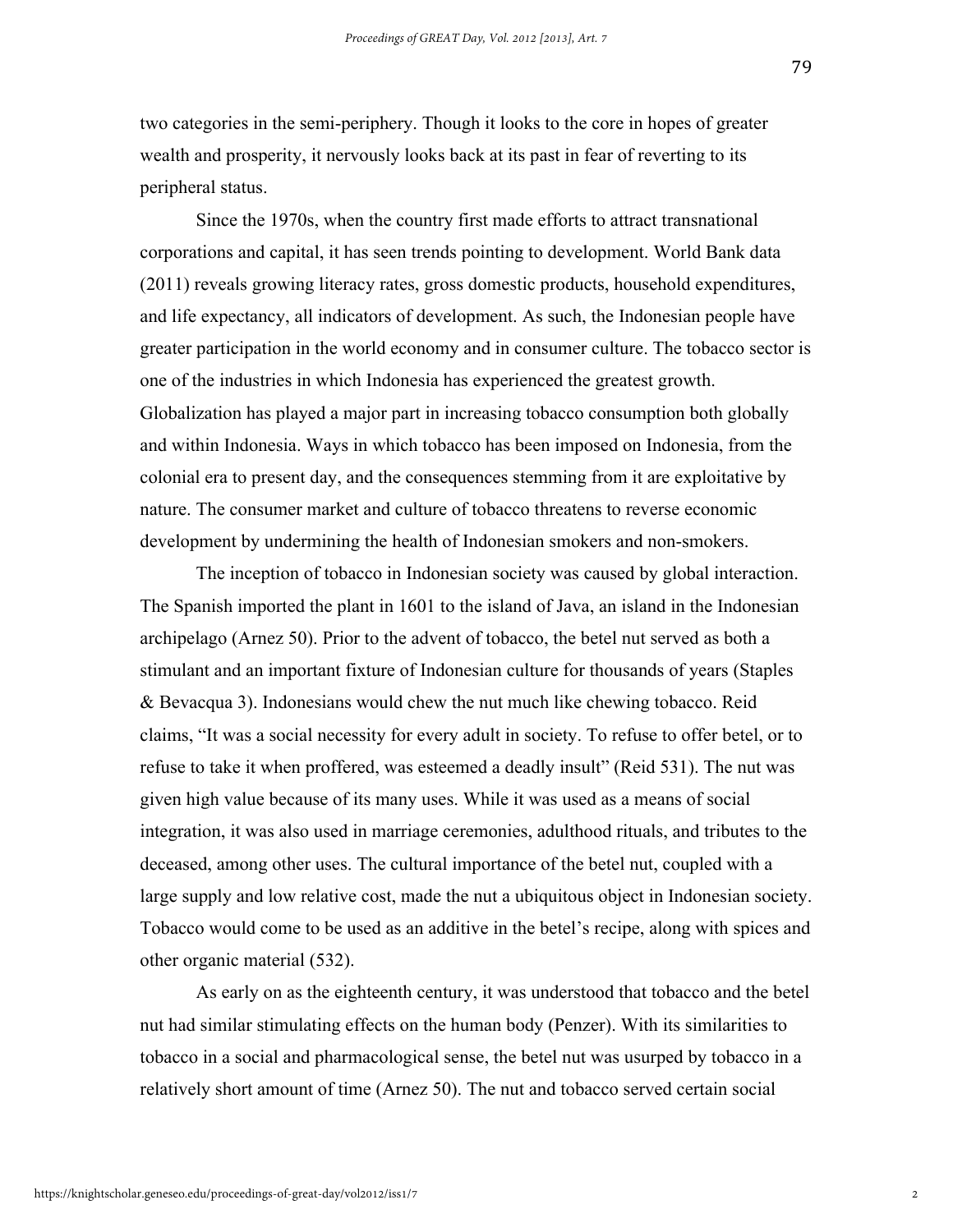functions in Indonesian society (Porth, Neutzling & Edwards). In the case of the betel nut, it served as a mechanism for social congregation and amicability stemming from its stimulating properties. Tobacco, though lacking the significance the nut had in rituals and other important rites of passage, served a similar function as the nut in terms of daily social interaction. The congruence of the two commodities coupled with the coercive assimilation of Indonesians by their Dutch colonizers, may explain the relatively quick change from betel nut to tobacco.

While transnational linkages were a major actor in the diffusion of Dutch culture during this era, there was no mass media that rapidly broadcast information and culture. Instead, education was used as an essential vehicle of cultural appropriation to implement Dutch ideals into Indonesian society. The Dutch saw betel nut chewing as an extremely primitive act. Many young Indonesians opened their perspectives to the Dutch way of life and in doing so hoped to attain a higher status within society. Along with a higher status came access to education opportunities. Many rejected the betel nut for the more modern and Western white cigarette (Arnez 51). During the colonial era, educated Indonesians participated in their changing, Dutch-influenced culture by following many of the 'scripts' necessary to assimilate. The patriarchal society excluded women from education and in turn, the immediate conversion from the betel nut to tobacco.

In areas such as Tana Toraja, where betel-chewing among both sexes is still common today, the first generation to have been exposed to education was also the first to abandon betel. The whole image of "modernity" that education conveys to a young person is contradictory to the chewing of betel. Their association with education, and subsequent employment in the modern sector of the economy, is no doubt part of the reason why men generally abandoned betelchewing a generation or so ahead of women (Reid 539).

These scripts usually envisioned a schism in the roles of each gender into separate spheres. Males would often enter into the public labor force for cash crops, or in some cases the modern work force, after receiving an education (McMichael 34). The Dutch sought to educate and employ Indonesian elites as civil servants, even though Indonesian labor was traditionally reserved for agriculture. The motives behind this initiative were to cut administrative costs by placing Indonesians into the primarily Dutch-run civil service sector, embedding Dutch favor into educated Indonesians and setting an example for those in the lower echelons of society (Ricklefs 156).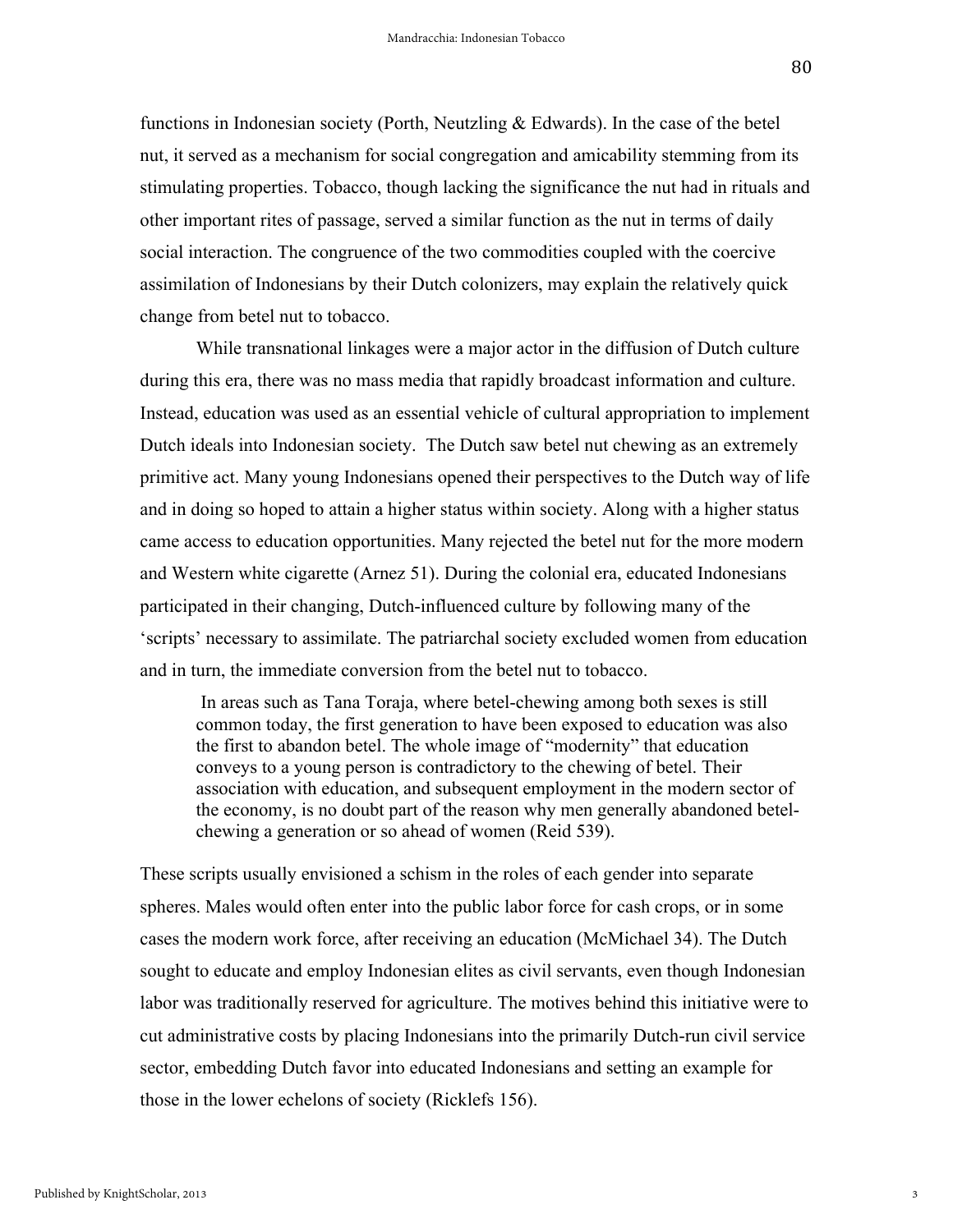Coupled with a long Islamist influence, the Dutch ideology constructed a domestic sphere for women that defined their status as wives and "childrearers." As patriarchy was the defining gender discourse of the West during the colonial period, men were primary actors in almost all facets of Indonesian society, excluding the home (Blackwood 864). This left little room for women to receive an education, especially since "the cause of women's education…was never taken up as a government priority" (Ricklef 157). Women, and the lower classes, for a brief period, saw little in switching to tobacco. This could be attributed to their exclusion from participating in a predominately male, elitist culture. Exposure to education was important to the insemination of Western practices and ideals in Indonesia at that time (Arnez 51).

Indonesian education was at its height when education became accessible to the lower classes at the end of the nineteenth century. By 1930, there were over 1.7 million Indonesians being educated in Western educational institutions, as compared to about 270,000 Indonesians only 30 years prior (Ricklef 159). Betel nut use continued to decline through 1950. By this time it appears as though the nut was almost entirely gone from daily Indonesian life (Arnez 50). Tobacco became the drug of choice in social settings. Indonesians chewed and smoked tobacco, enjoying their new-found "modernity."

Just as education was a gentrified structure, the ways in which the different classes within Indonesian society smoked also varied. The social elite of Indonesia usually smoked white imported cigarettes, while the lower classes would smoke handrolled kreteks (Hanusz 25). Kreteks are a hand rolled cigarette composed of cloves and tobacco, wrapped in cornhusks or cigarette paper (13). The Western white cigarette was easily identifiable in contrast to the hand-rolled kretek. While the imported Western cigarette was neat and white in appearance, the kretek varied in its color and its shape, and it left stains on its user. These apparent differences in appearance made smoking a conscious act that was closely tied to class image. Hanusz claims, "[e]ven if they personally liked the taste of kretek, well to-do Indonesians…would light up a white cigarette in public and only enjoy their kretek in the privacy of their home" (25).

The cigarette industry again felt the effects of globalization in the 1970s that expanded the scale of the industry. The first event that spurred overall economic growth was an oil boom in 1974. The boom was mostly due to increasing oil prices mandated by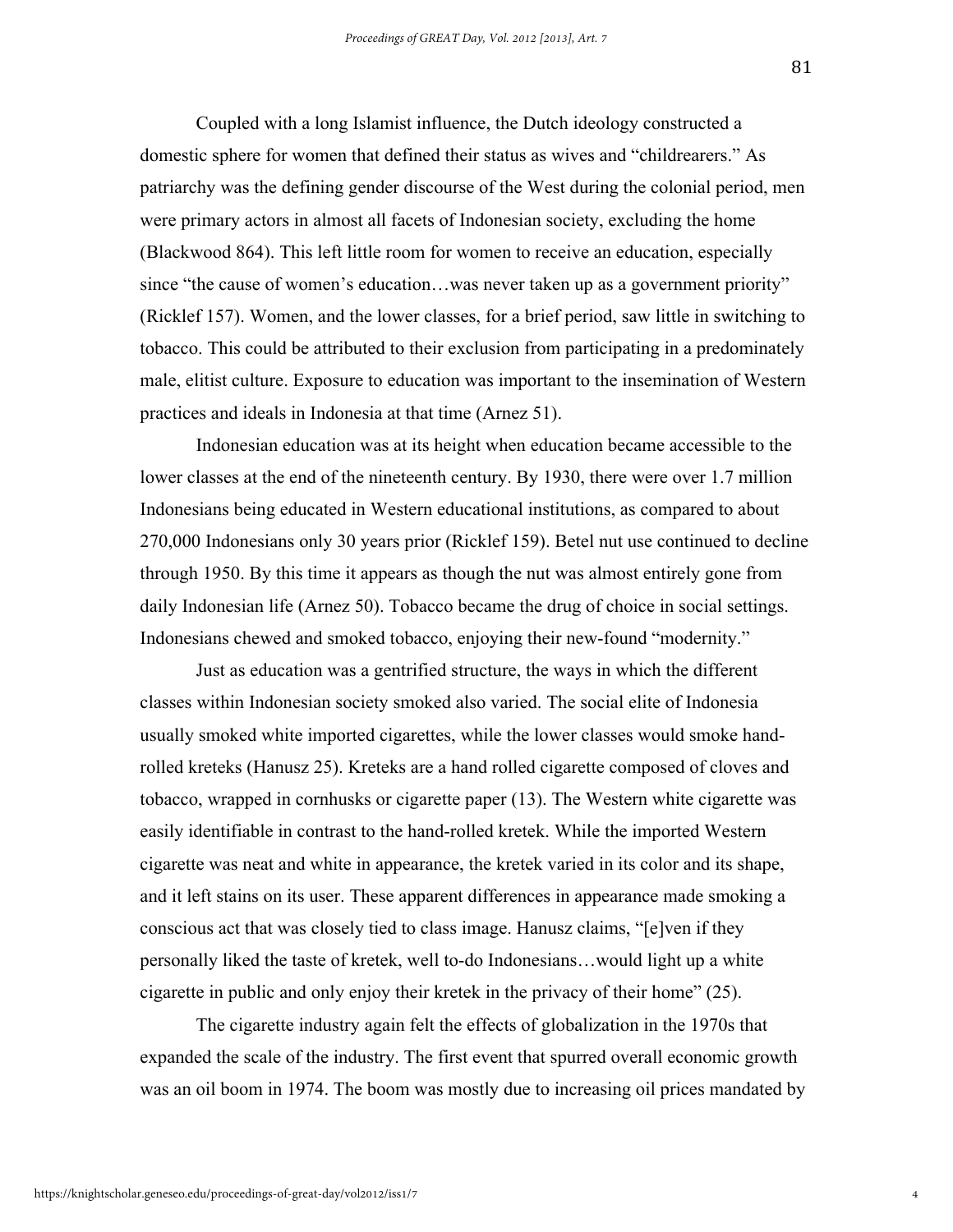OPEC (Organization of the Petroleum Exporting Countries), of which Indonesia was a member (Booth 77). Investment capital, both foreign and domestic, flooded the Indonesian economy during this time (264). The influx of investment capital was abetted by an upsurge in government revenue from the growing economy, specifically in oil. Taking into account historical exchange rates, government revenue from oil alone went from 25,504 rupiah million (\$86 million US dollars) to 1,540,000 rupiah million (\$3.7 billion) in a matter of eight years, from 1968 to 1976 (Antweiler 3; Palmer 48). Growing tax revenues led to a rise in the number and size of low-interest loans given out by the government. Many industries grew as a result of the ascending Indonesian government and economy. The kretek industry was included in this trend as the loans attracted entry into the market by many (Hanusz 29).

Another phenomenon associated with the growth of the kretek industry was the ability to mass-produce their product. Kreteks were solely hand rolled, until 1968 when the Indonesian government granted a few large kretek–producing firms licenses to mechanize their production. By the 1980s, most firms were mechanized and this allowed several companies to dominate the market in future years. Firms seen on today's market such as Djarum, Gudang Garam, and Sampoerna, were mechanized in 1976, 1978, and 1983, respectively (Tarmidi 90). Today these firms are the top three market share holders in the tobacco economy, suggesting the mechanization of kretek production was essential to firms' development and success ("Tobacco Industry Profile—Indonesia" 3).

As such, many small businesses exited the industry because of their inability to compete with larger firms, thus consolidating the industry. They were unable to mechanize in time to compete with the larger firms that initially received mechanization licenses and they were more susceptible to fluctuations in commodity prices because of corruption within the Indonesian government. This can be seen in the aggregate data on the number of firms within the cigarette industry. In 1961, there were a total of 941 companies producing cigarettes. By 1985 there were only143 companies making the commodity (Arnez 57).

Prior to mechanization, many firms were entering the kretek market because of the considerable gains the industry proffered. This led to a rise in employment and a subsequent labor shortage. Mechanization came at an ideal time for an industry that was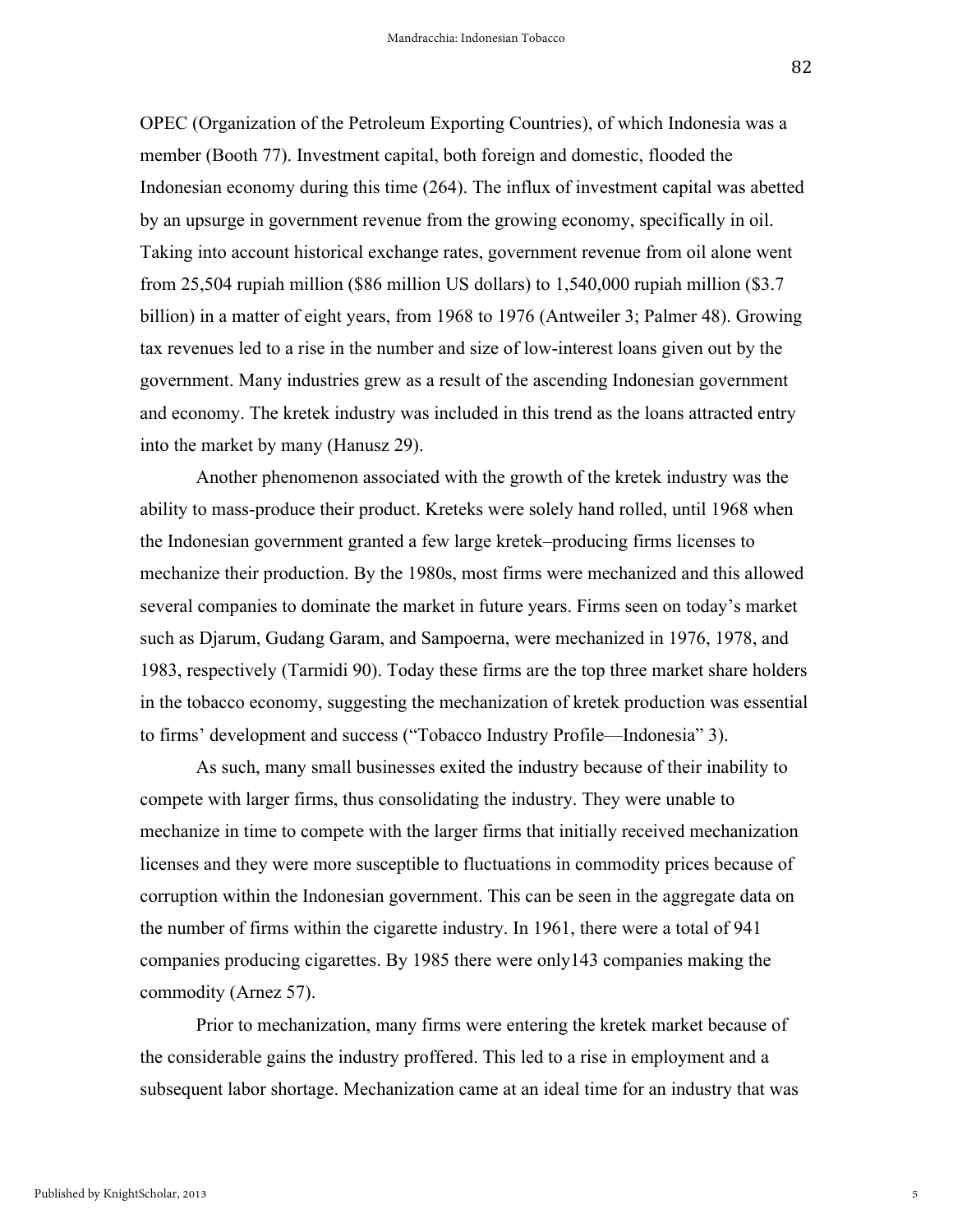facing labor shortages (Saptari 14). The large firms that received the licenses to massproduce experienced great benefit from this since they were able to cut labor costs as well as mass produce the commodity (Tarmidi 97). Data from the Barber et al. report (2008) reveals that after only after 1970 did cigarette production significantly increase. The industry manufactured 48 billion cigarettes in 1970 and expanded this to just over 200 billion sticks by 2000 (40). Though this data may provide a picture of the tobacco consumption that was developing, it does not take into account the large portion of the population that hand-rolled kreteks (Reid 540).

Once the industry had the capacity to turn out kreteks, they needed to expand their market. The companies turned to the middle and upper classes, which had been smoking white cigarettes, a symbol of modernity. The mechanization of kretek production gave the kretek a uniform appearance, similar to white cigarettes. Kreteks were no longer a poor man's smoke, one that he had to hand roll. To convey this large firms spent a great deal of money marketing the kretek as a "sophisticated smoke for a sophisticated generation" (Hanusz 29). Packaging emulated that of foreign white cigarette brands in an attempt to appeal to the young, professional class in Indonesian society. The kretek was becoming "a precise marker of the achieved status of the host who dispenses this new narcotic" (Reid 542).

The predominance of tobacco use in Indonesia and the rapid growth of the industry primed the market for transnational corporations' increased attention—and capital. The two major transnational corporations, Philip Morris International and British American Tobacco, were both part of the Indonesian economy by 1984. However, it was not until the aughts that the companies began acquiring local kretek firms (Lawrence  $\&$ Collins 97). This was largely a response to the unsuccessful attempts to extend white cigarette consumption passed 14.2 percent of the market (Barber et al. 74).

In 2005, Philip Morris International became a majority shareholder in the kretek brand Sampoerna, attaining 97.5 percent of shares. Philip Morris Indonesia is another company owned by the conglomerate that operates a factory that produces much of the firm's white cigarettes, including Marlboro, a top seller among white cigarettes in Indonesia ("Tobacco Industry Profile—Indonesia," 3). British American Tobacco (BAT) existed as early on as 1908 and has been a significant force in the industry since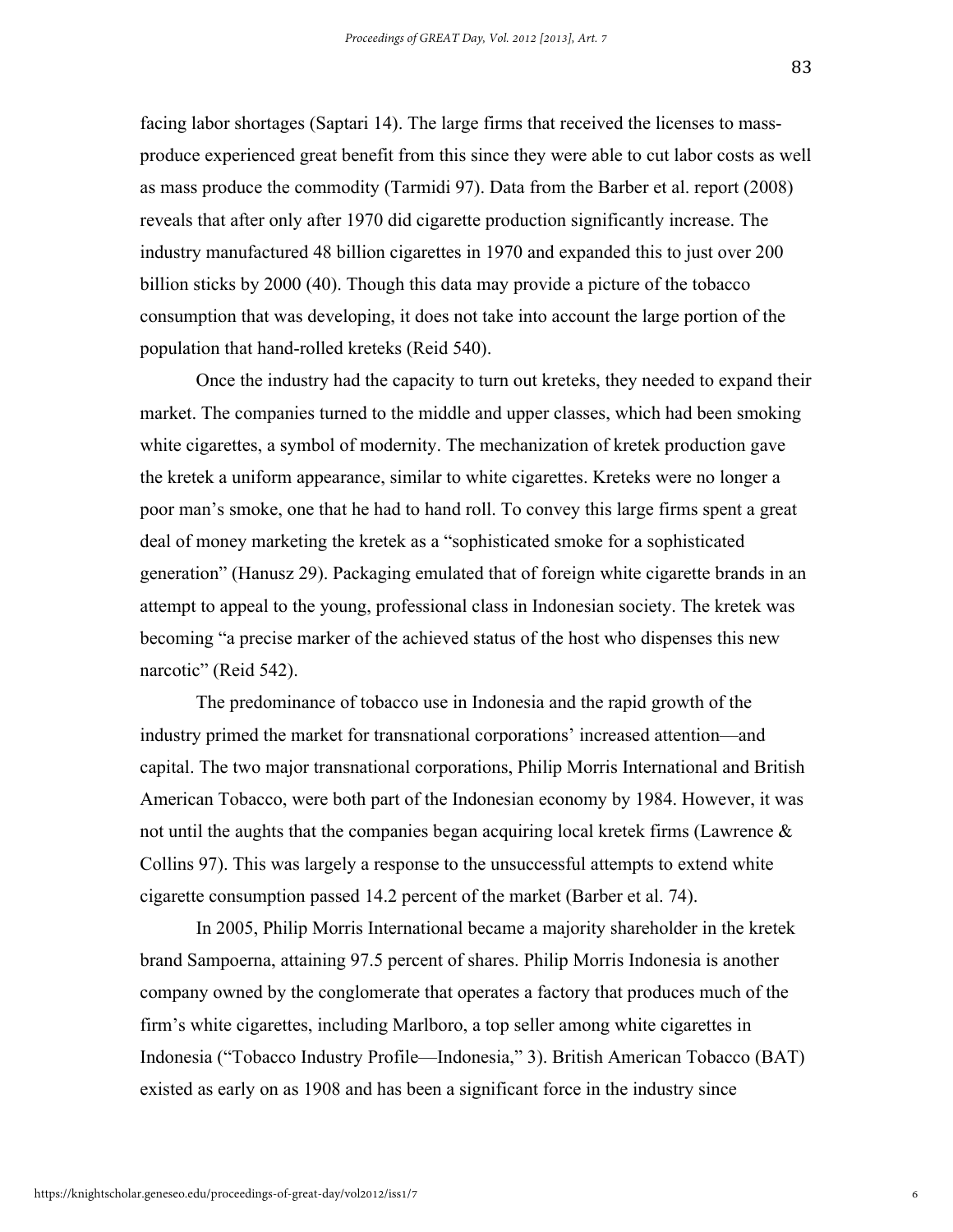(Lawrence & Collins 97). By 2009, BAT acquired Benotel, a local brand of kretek, holding 85 percent of shares. Benotel is also a conglomerate which owns a number of other holdings like development, trade, and industrial enterprises as well as an amusement park. The company also operates through BAT, producing predominately white cigarettes with popular international brands such as Lucky Strike and Pall Mall. It has been reported that Lucky Strike has been particularly successful in gaining a niche among Indonesian smokers. Recently, Philip Morris International has become the dominant firm in the tobacco industry as a whole, commanding a 37.8 percent market share after acquiring BAT and its subsidiary Benotel ("Tobacco Industry Profile— Indonesia," 3–4).

The make-up of local firms in the tobacco market composes a majority at 62.2 percent. While this proportion of the market is significant, there are a large number of firms in this sector. It is estimated that there are approximately 5,000 local firms sharing the local market. What is unique about the Indonesian tobacco market is its resistance to domination by transnational corporations. As one transnational tobacco executive explained, "tiny factories can compete in the same market as huge multinationals." Performance of local companies is considerable, considering the presence of TTCs. Gudang Garam, a local corporation, has a 22.1 percent market share and is the top producer of kretek in the world (5).

The consumer tobacco market has been the impetus in the growth of the industry. There is a sizeable and growing demographic consuming tobacco products. With a total population of 245,613,043 people and 63.1 percent of males and 4.5 percent of females smoking by 2004, Indonesia has a sizeable tobacco population (Barber et al. 62; World Bank). Consumer preference indicates that kretek is the ideal tobacco product in the tobacco market, with 88.1 percent of smokers preferring kreteks to a mere 11.9 percent preferring white cigarettes. Tobacco composes 11.5 percent of total household income, which is a significant portion considering health and education account for 2.3 percent and 3.2 percent, respectively (64–5).

Advertising in Indonesia has been an innovation essential in appealing to consumers. The use of marketing has managed to socially reconstruct the perceived image of tobacco consumer culture into one that is as attractive as it is young and

7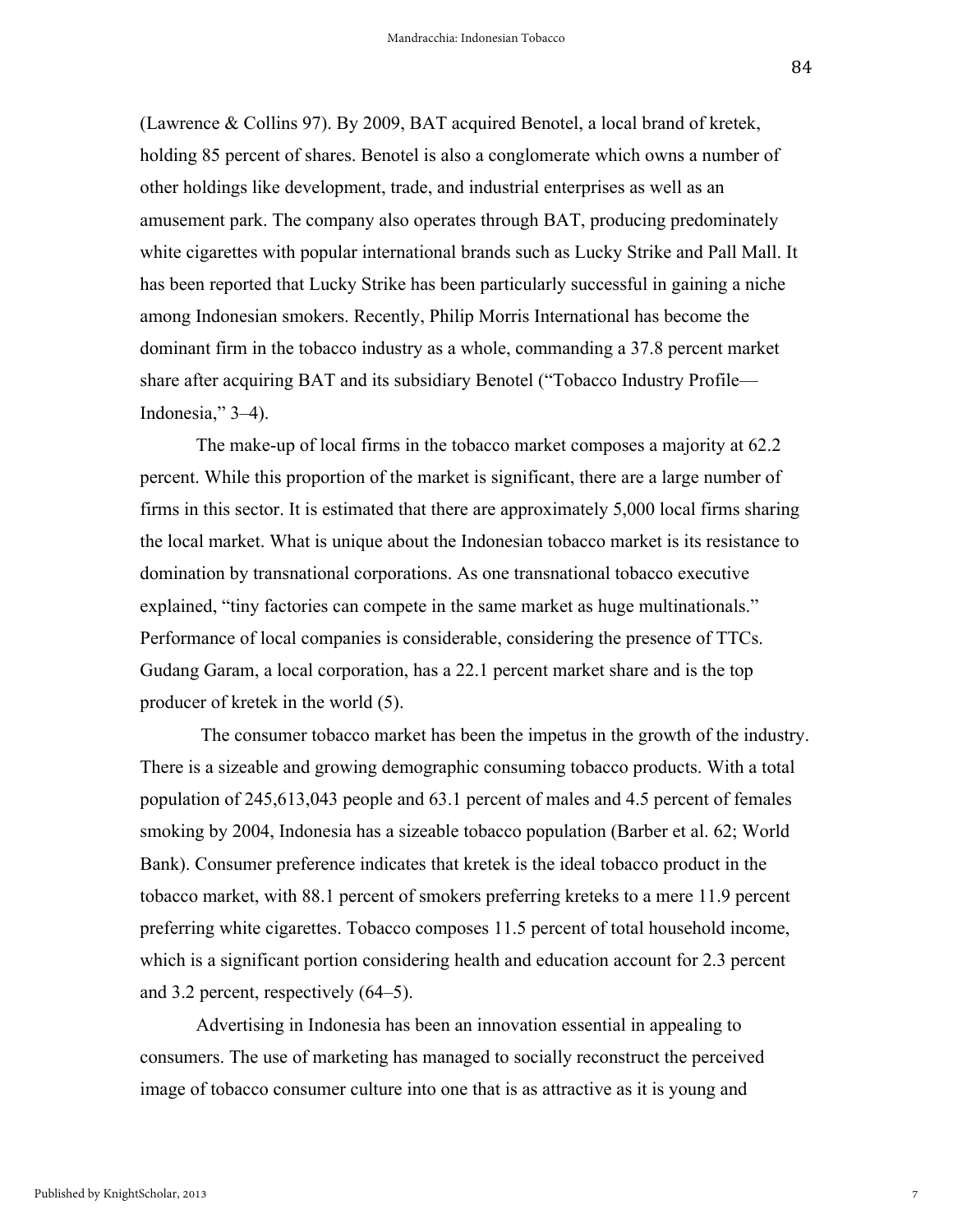masculine. As reflected by the large number of males who are smokers, advertising is particularly made relevant to images of masculinity. Advertisements also take advantage of inherent social cues in Indonesian society. Firms place advertisements near communities' culturally significant locations like mosques. Outside the places of worship large ads that simply read, "wish you well," are clearly sponsored by companies like Bentoel, a kretek firm (Reynolds 86).

Strategic promotions and sponsorships are aimed at young audiences. Though regulation prohibits advertising specifically aimed at children, these events are indirectly targeted towards young audiences. Sponsored shows similar to American Idol as well as concerts with international artists like Alicia Keys and the Cranberries are run by tobacco companies and draw much attention through attendance and media coverage. Sports events such as soccer tournaments and drag racing are also planned by the tobacco industry. Many times the intent of youth culture marketing is to attract smokers early, so the industry may gain lifelong consumers ("Tobacco Industry Profile—Indonesia," 8).

Factors involving price play a large role in the consumption of cigarettes, including kreteks. With the average pack of cigarettes (16 sticks per pack) costing around 0.58 US dollars, Indonesia has the most affordable cigarettes in South Eastern Asia. Beyond looking at price, Guindon et al. (2003) calculated the affordability of the commodity by dividing cigarette prices by South East Asian countries' per capita gross domestic product (GDP) and found these results still held, with Indonesia at the very bottom in terms of expense (Barber et al. 23). Contributing to the low cost of cigarettes is the Indonesian government's low tax rates that have remained relatively stagnant for a number of years (19). Another contributing factor to low relative cost is the ability of transnational corporations to invest readily available capital into expanding and mechanizing efficient production ("Tobacco Industry Profile—Indonesia," 3).

Cost is an important factor in consumption as it determines demand levels. Analysis of the effects of price on demand can be better understood by analyzing demand curves. In observing the Indonesian market, analysis has consistently found demand to be inelastic. Essentially, as the price of a good increases, consumers will still be willing to purchase the good, at any price (Barber et al. 27). Tobacco's addictive properties make elasticity more inelastic as consumers who are addicted will be more willing to pay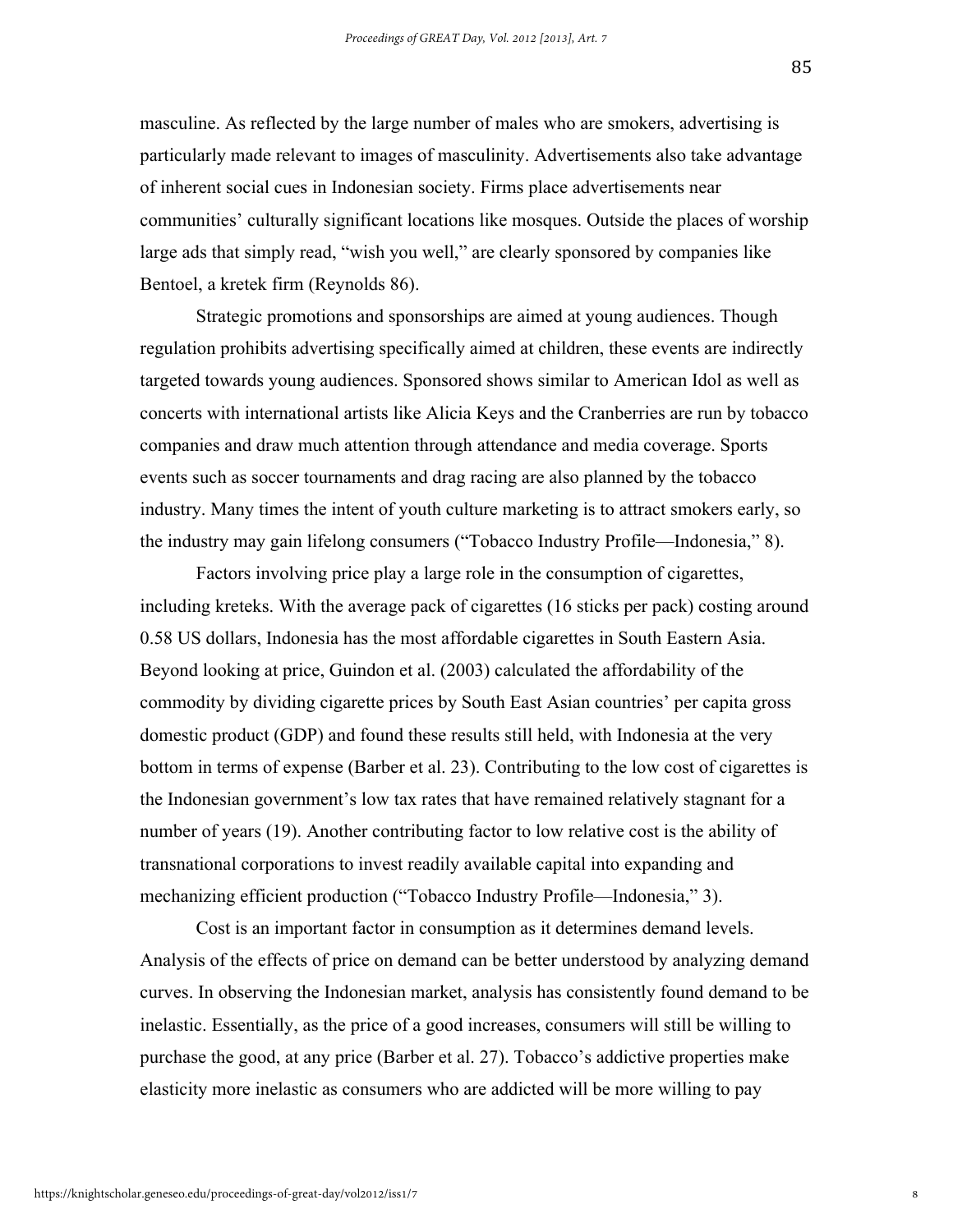higher prices to meet their tobacco needs (33). Income elasticity, which studies the relationship between income and consumption, has also consistently found cigarettes to be a normal good. As such, when incomes increase, the consumption of the good increases (27). World Bank data reveals that incomes have been on the rise since the country opened its borders, which can be directly linked to higher tobacco consumption rates because the product is a normal good (World Bank). Moreover, the diversity in tobacco products at many different price ranges allows for consumers in most economic positions to afford the commodity ("Tobacco Industry Profile—Indonesia," 7).

Many of the conditions of the tobacco market have made it ideal to attract new entrants. It is estimated that over 70 percent of these entrants begin smoking between the ages of 5 and 19 (Barber et al. 66). Some estimates indicate that 20 percent to 25 percent of ten-year-old boys smoke (van der Meij and Hüsken 50). Even more troubling is the fact that kreteks are more appealing to children as the cloves in the cigarette make the smoke sweeter. Many times the harsh flavor of a white cigarette will dissuade most children from smoking; however, the kretek's taste is attractive to many first-time smokers. While there is little evidence on the effects of kreteks relative to white cigarettes, data has shown higher carbon monoxide, nicotine and tar emissions in kreteks (52). While no data is available, social workers have reported infant-smoking cases have even been on the rise (Putzel et al). The conditions of the market and the prevalence of cigarette advertising have created prime conditions for smokers to begin at an increasingly younger ages. The average age of smoking initiation has gone from 18.8 in 1995 to 17.4 by 2004 (Barber et al. 66).

Increasing childhood smoking rates are one of many effects of the market failures in the Indonesian tobacco economy. Lack of regulation has created an environment where consumers, especially children, are bombarded with cigarette advertisements. The Indonesian government's lack of regulation has allowed ads to be extremely prevalent and invasive. Some of the few restrictions the industry faces are limiting advertising on television to only be broadcasted between the hours 9:30 p.m. and 5 a.m. as well as regulation requiring health warnings must be posted on all advertisements, with no minimum size or amount time the warnings must be shown for (Barber et al. 81; Danardono 99). Advertisements have been known to be placed right outside playgrounds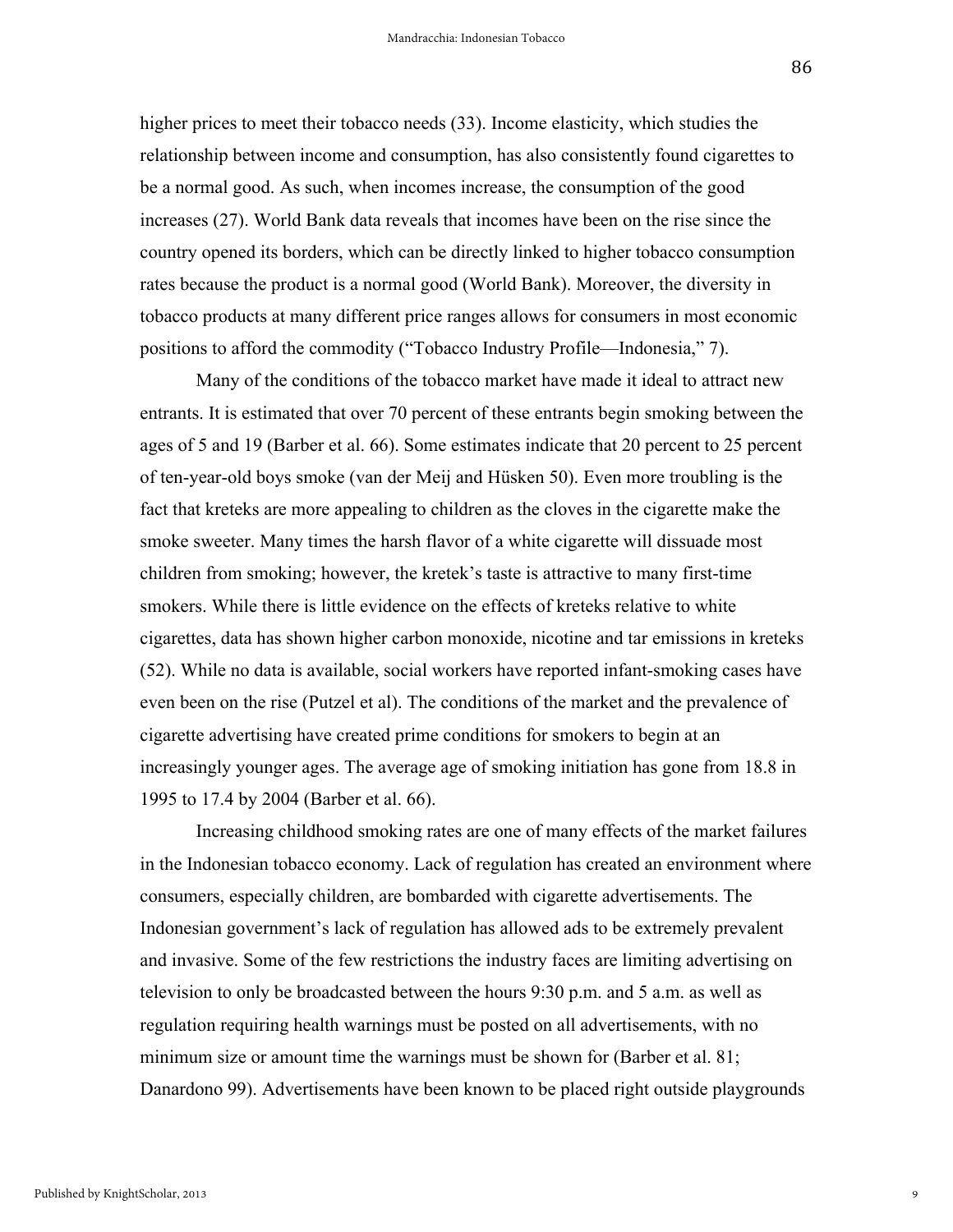and schools (Rorandelli; Putzel et al.). The Centers for Disease Control found that, on average, 90 percent of children had been exposed to at least one cigarette advertisement over the span of one month (cited in Barber et al. 12). Lack of information on the health risks associated with smoking is also a prevalent issue. One study found Indonesian boys from 12 to 17 years old believed smoking one to two packs a day was not harmful to health, even though they were fully aware of the warning labels on the packaging (Ngi 797). Even less is understood about the health impacts of secondhand smoke.

Approximately 97 million Indonesian non-smokers are frequently exposed to secondhand tobacco smoke ("Tobacco Burden Facts"). Of the 200,000 deaths that are reported annually one-eighth, or 25,000, are attributed to secondhand smoke (Barber et al. 6). Large numbers of non-smokers are affected by secondhand smoke largely because there is little regulation where smokers can and cannot smoke. The government has no laws banning smoking in designated areas; however, some health facilities and schools have been known to ban use ("Indonesia: Tobacco Policy Status"; van der Meij & Hüsken 58).

With tobacco deeply engrained into Indonesian culture and exposure to the drug at unprecedented levels, the effects of the tobacco smoke on health and the economy are sure to be widespread. As the number of smokers is expected to continue to rise, illness will increase significantly as well. Little data is available on the effects of tobacco on public health in Indonesia because statistics are just beginning to emerge on the consequences of 25 years of smoking on health. Estimates available are extremely limited because of the lack of information as well as the low rates of health services use. Some predict the health care costs of tobacco related illness to be between \$484 million and \$1.2 billion. These estimates, however, are based on the healthcare costs of other countries, even further affecting the estimate's accuracy (Barber et al. 13).

Future projections seem to point towards disconcerting trends. As nations continue to develop and tobacco consumption rises—as well as healthcare costs related tobacco, developing nations like Indonesia will face an "epidemiological trap, saddling their new health care systems [due to development] with considerable new health costs while having to continue treat infectious disease [related to tobacco]" (Kawachi &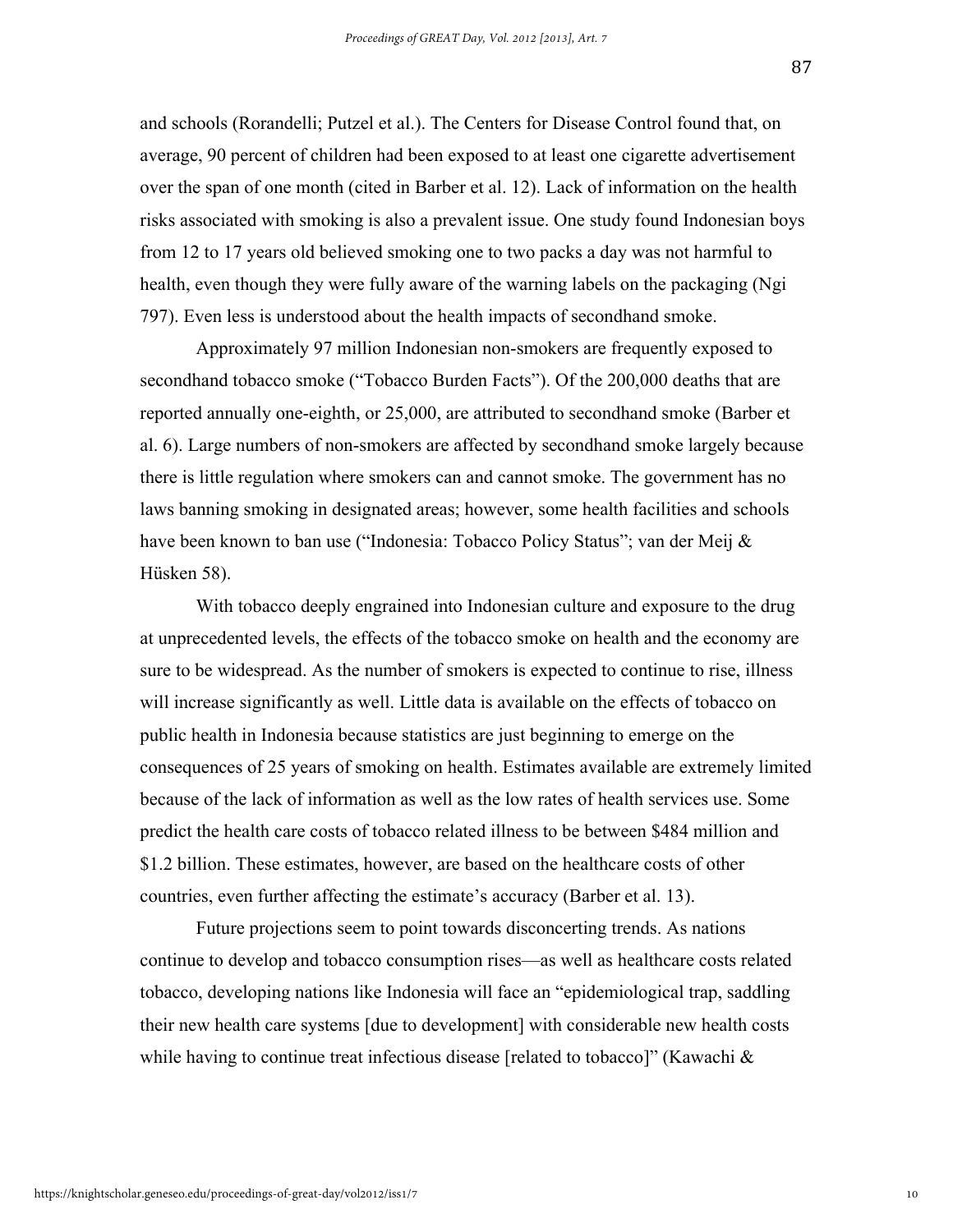Wamala 53). These aforementioned projections do not account for the possibility of expansion of the tobacco market to women in Indonesia.

Though the market has remained untouched by tobacco, trends in development have shown that as development increases, women's tobacco consumption increases as well. As global influence (namely Western influence) increases, entrenched cultural norms on gender begin to change. Further, transnational tobacco companies exploit this narrowing gender gap in order to expand their market to the female population (Hartwig et al. 204). Marketing towards women in developing nations takes cues from this and exploits the image of freedom and vanity, as women respond to different cues in marketing. Since women have both reproductive and productive duties, and consequent high stress levels, as the intersection of these two roles often cause, they are more likely to turn to smoking for stress relief (207).

Increases in smoking rates among women will lead to higher rates of secondhand smoke exposure among the family, especially among children. Illness and death associated with secondhand smoke, such as cancer and heart disease, will rise as well. Among children there will be severe effects, such as sudden infant death syndrome and asthma. Beyond this children will be raised in homes and in a society where smoking is seen socially acceptable (Hartwig et al. 230; Barber et al. 12).

 Not only do the social spheres of Indonesian society face regression, but the Indonesian economy also has the potential to be greatly hindered by tobacco consumption. There is no doubt that constant, prolonged use of tobacco is harmful to health, as it is expensive. Health and the economy go hand in hand, as human capital is only worth as much as the ability of its labor force to contribute to the economy. A healthy work force means more productivity and less sick days. Healthy consumers can take full advantage of their working capacity. Greater and widespread accumulation of wealth in Indonesia would lead to increased investment in the economy (Barber et al. 8).

Contrasted with this is potential for unbounded tobacco consumption. Smoking can cause illness and decreased well-being. Statistically smoking is known to increase the rate of general infections (9). With the rise in illness comes more sick days (Eriksen  $\&$ Mackay 40). Manual labor is greatly affected by this, as there usually is no compensation for missed work time. Smoking also causes increased death rates and many of these

11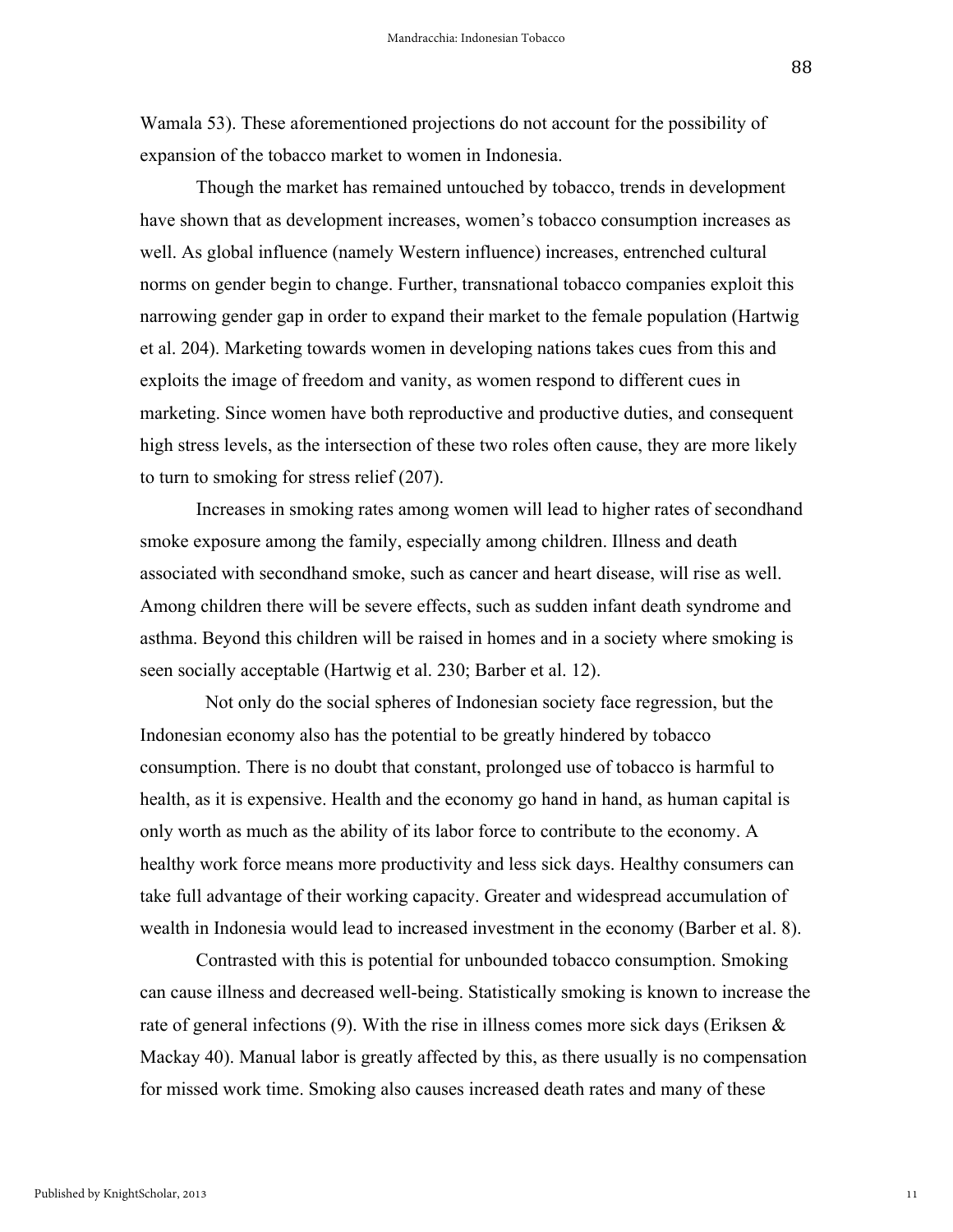mortalities occur when a person is in the productive span of their life. Early death of parental figures can also cause decreases in quality of life, including higher dropout rates, of their children (Barber et al. 9). Further, expenditures on tobacco in low-income households has been shown to increase poverty as it takes away from human capital investments such as money spent on healthcare and education (Esson & Leeder 35). Food is also affected by expenditures on tobacco consumption. Malnutrition is directly affected by smoking in the poorest of households. The father, who is usually the primary provider of income, will spend much of his wages to pay for his cigarette addiction and leave little left to feed his family (Semba et al. 9).

Tobacco is largely a consequence of globalization's ability to disperse commodity flows cross-nationally. Trade liberalization, a catalyst of globalization, which has ushered in gains in economies and qualities of life, has also embedded the potential to see these developments degenerate. As time goes on, emerging trends will point to the damaging effects of this commodity on people and society. Many of these models have played out in countries like the United States, where the tobacco industry was able to attain much success through the exploitation of the legal system, modern science and the trust of the people (Brand). Fortunately, the relative stability of the United States afforded its citizens, for the most part, retributive justice.

Countries like Indonesia face even more pervasive exploitation by tobacco companies, especially transnationals that are well aware of and have historically used the damaging effects of their product as a defense in litigation in the United States. Indonesian consumers are largely unaware of the effects of the product and the Indonesian government fears action in the defense of its people in fear of the fleeting capital of these corporations. Indonesia stands at the pivotal point of a dilemma—the balancing of economic interests with the interests and health of the people who make an economy possible.

#### **Works Cited**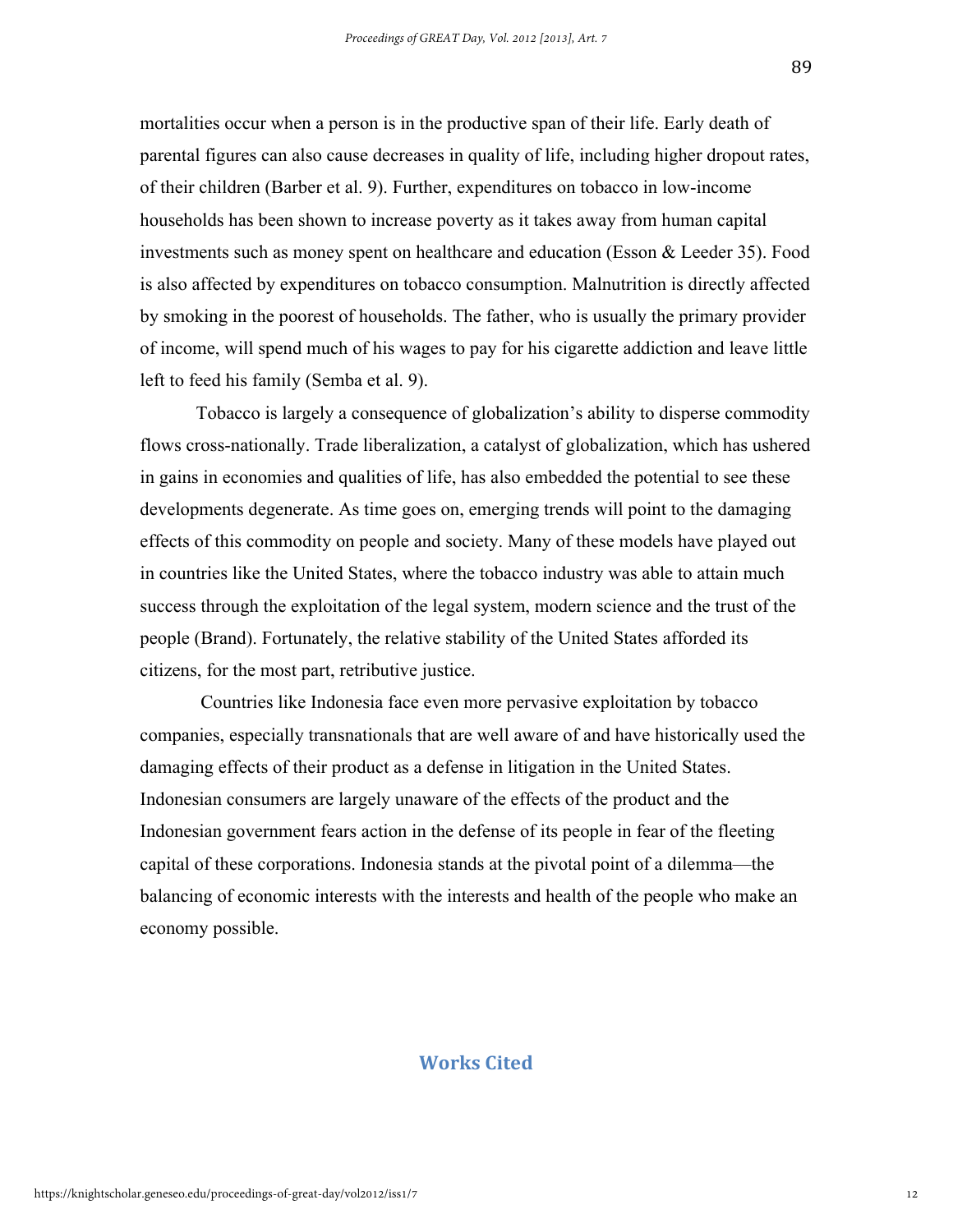- Antweiler, W. "Foreign currency units per 1 U.S. dollar, 1948–2009." *Pacific Exchange Rate Service*. University of British Colombia, Sauder School of Business, 2009. Web. http://fx.sauder.ubc.ca/etc/USDpages.pdf
- Arnez, M. (2009). Tobacco and kretek: Indonesian drugs in historical change. *Austrian Journal of South-East Asian Studies, 2*(1), 49–69.
- Barber, S., Ahsan, A., Adioetomo, S. M., & Setyonaluri, D. *Tobacco economics in Indonesia.* Paris: International Union Against Tuberculosis and Lung Cancer, 2008. Web. 17 Nov 2011. http://www.tobaccofreecenter.org/files/pdfs/en/Indonesia\_tobacco\_taxes\_report\_e\_

n.pdf

- Blackwood, E. "Gender transgression in colonial and postcolonial Indonesia." *The Journal of Asian Studies* 64.4 (2005): 849–879. Print.
- Booth, A. *The Indonesian Economy in the Nineteenth Century and Twentieth Centuries: A History of Missed Opportunities*. New York: St. Martin's Press Inc., 1998. Print.
- Brandt, A. M. *The Cigarette Century: The Rise, Fall and Deadly Persistence of the Product That Defined America*. New York: Basic Books, 2007. Print.
- Danardono, M., et al. "Reading Culture from Tobacco Advertisements in Indonesia." *Tobacco Control*, 18.2 (2009): 98+. Web http://go.galegroup.com/ps/i.do?id=GALE%7CA198818815&v=2.1&u=genese&i t=r&p=HRCA&sw=w
- Hanusz, M. *Kretek: The Culture and Heritage of Indonesia's Clove Cigarettes*. Jakarta: Equinox Publishing, 2000. Print.
- Hartwig, K. A., Kickbusch, I., & List, J. M. (Eds.). *Globalization, Women and Health in the 21st Century*. New York: Palgrave Macmillan, 2005. Print.
- van der Meij, D., & Hüsken, F. *Reading Asia: New Research in Asian Studies*. Richmond: Curzon Press, 2001. Print.
- Eriksen, M., & Mackay, J. "The tobacco atlas." *Who.com.* World Health Organization, Tobacco Free Initiative, 2002. http://www.who.int/tobacco/statistics/tobacco\_atlas/en/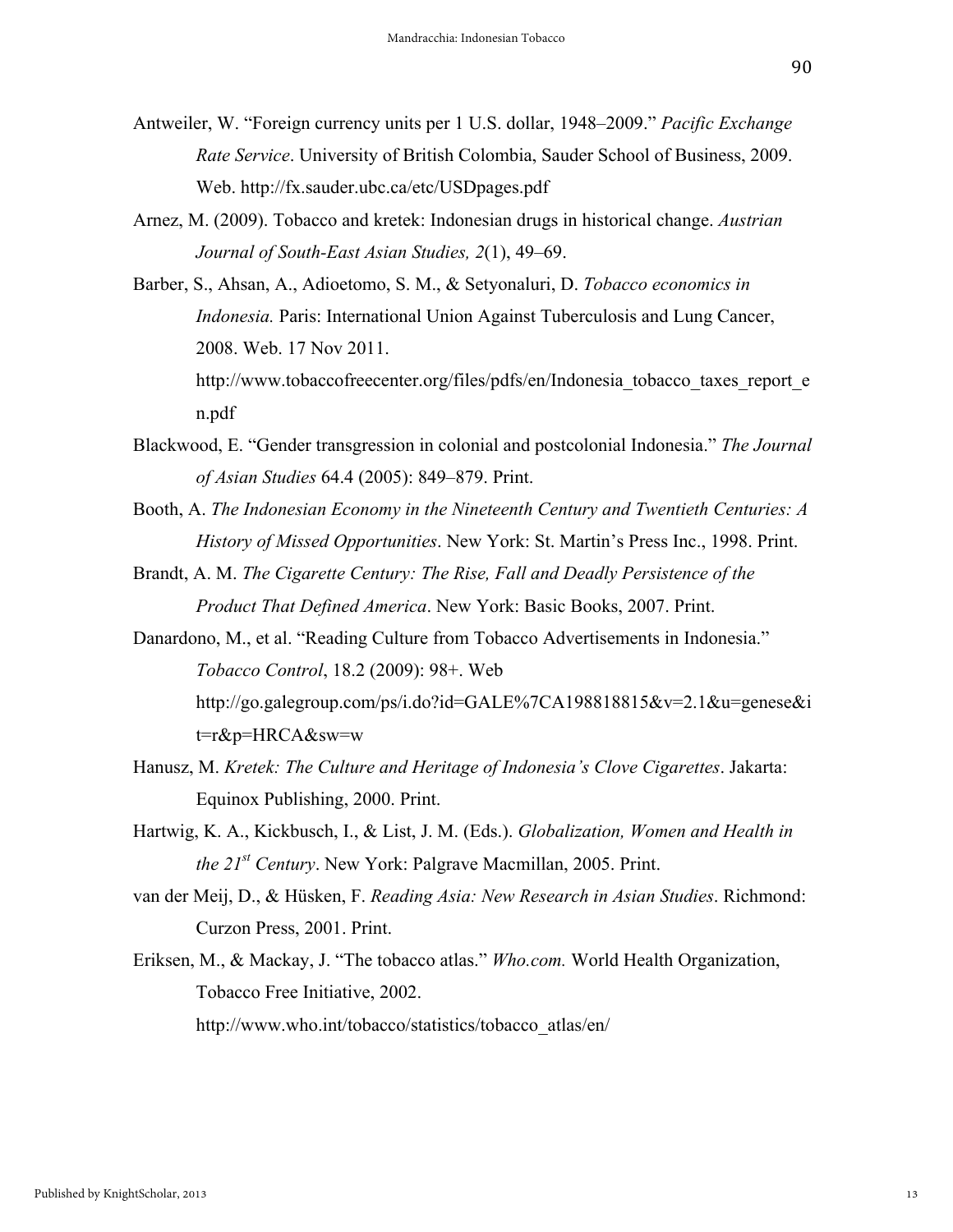- Esson, K. M., & Leeder, S.R. "The millennium development goals and tobacco control." *Who.int.* World Health Organization, 2004. Web. http://www.who.int/tobacco/publications/mdg\_final\_for\_web.pdf
- "Indonesia: Tobacco burden facts." *Tobacco Free Center, International Facts Website*. Campaign for Tobacco-Free Kids, 2010. Web.

http://tobaccofreecenter.org/files/pdfs/en/Indonesia\_tob\_burden\_en.pdf

"Indonesia: Tobacco policy status." *Tobacco Free Center International Facts Website.*  Campaign for Tobacco-Free Kids, 2011.

Web.http://tobaccofreecenter.org/files/pdfs/en/Indonesia\_tob\_policy\_en.pdf

- Lawrence, S., & Collins, J. "Competing with kreteks: transnational tobacco companies, globalization and Indonesia." *Tobacco Control,* 13.2 (2004): ii96–ii103. Web.
- Lechner, F. "Globalization Theories." *The Globalization Website.* Emory University, 2001. Web. http://www.sociology.emory.edu/globalization/theories01.html
- Lechner, F., & Boli, J. *The Globalization Reader*. Malden: Blackwell Publishing, 2008. Print.
- McMichael, P. *Development and Social Change: A Global Perspective*. London: Pine Forge Press, 2008. Print.
- Ngi, N., Weinhall, L., & Ohman, A. "If I don't smoke, I'm not a real man—Indonesian boys' views about smoking." *Health Education Research* 22.6 (2007): 794–804. Print.
- Palmer, I. *The Indonesian Economy Since 1965*. London: Frank Cass and Company, 1978. Print.
- Penzer, N. M. *Poison-Damsels and Other Essays in Folklore and Anthropology*. London: Chas. Sawyer, 1952. Print.
- Porth, E., Neutzling, K., & Edwards, J. "Functionalism." *Department of Anthropology.* University of Alabama, 2009. Web. http://anthropology.ua.edu/cultures/cultures.php?culture=Functionalism
- Reid, A. "From betel-chewing to tobacco smoking in Indonesia." *The Journal of Asian Studies* 44.3 (1985): 529–547. Print.
- Reynolds, C. "Tobacco advertising in Indonesia: 'The defining characteristics for Success'." *Tobacco Control,* 8.1 (1999): 85–88. Web.